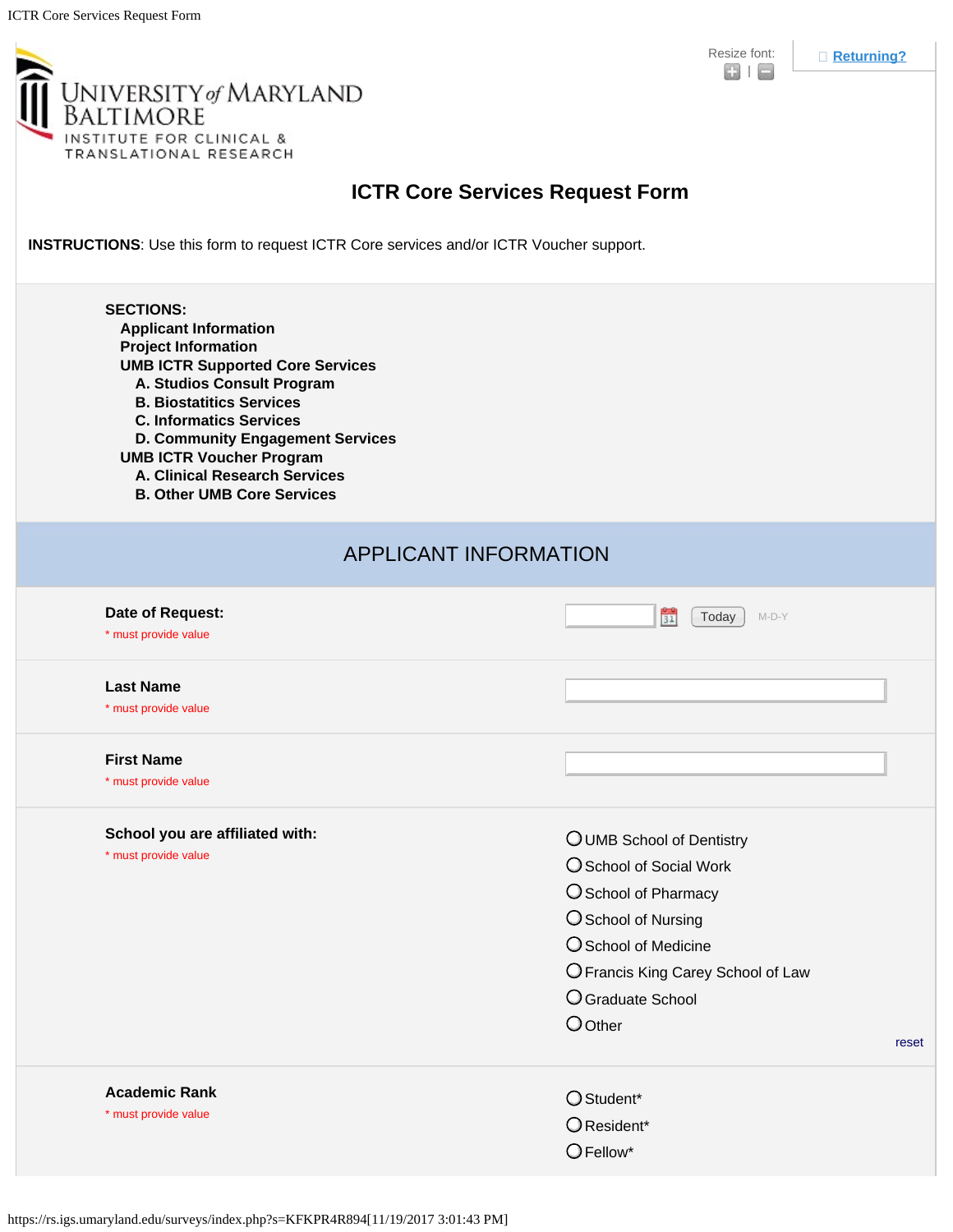|                                                         | O Instructor*                                                        |
|---------------------------------------------------------|----------------------------------------------------------------------|
|                                                         | O Assistant Professor                                                |
|                                                         | O Associate Professor                                                |
|                                                         | OProfessor                                                           |
|                                                         | $O$ Other                                                            |
|                                                         | *Eligible for Studios Consult Only                                   |
| <b>Campus Email Address:</b>                            |                                                                      |
| * must provide value                                    | Please, Do Not Use Personal Email Address                            |
| <b>Phone Number:</b>                                    |                                                                      |
| * must provide value                                    | Best contact number to reach you for questions or<br>clarifications. |
| PROJECT INFORMATION                                     |                                                                      |
| <b>Project Title</b>                                    |                                                                      |
| * must provide value                                    |                                                                      |
| <b>Project Description</b>                              |                                                                      |
| * must provide value                                    |                                                                      |
|                                                         |                                                                      |
| <b>Currently Funded?</b>                                | $O$ Yes                                                              |
| * must provide value                                    | $O$ <sub>No</sub>                                                    |
|                                                         |                                                                      |
| Human Subjects Research?<br>* must provide value        | OYes                                                                 |
|                                                         | ONo                                                                  |
| <b>UMB IRB Reviewed and Approval/Decision Rendered?</b> | $O$ Yes                                                              |
| * must provide value                                    | ONo                                                                  |
|                                                         |                                                                      |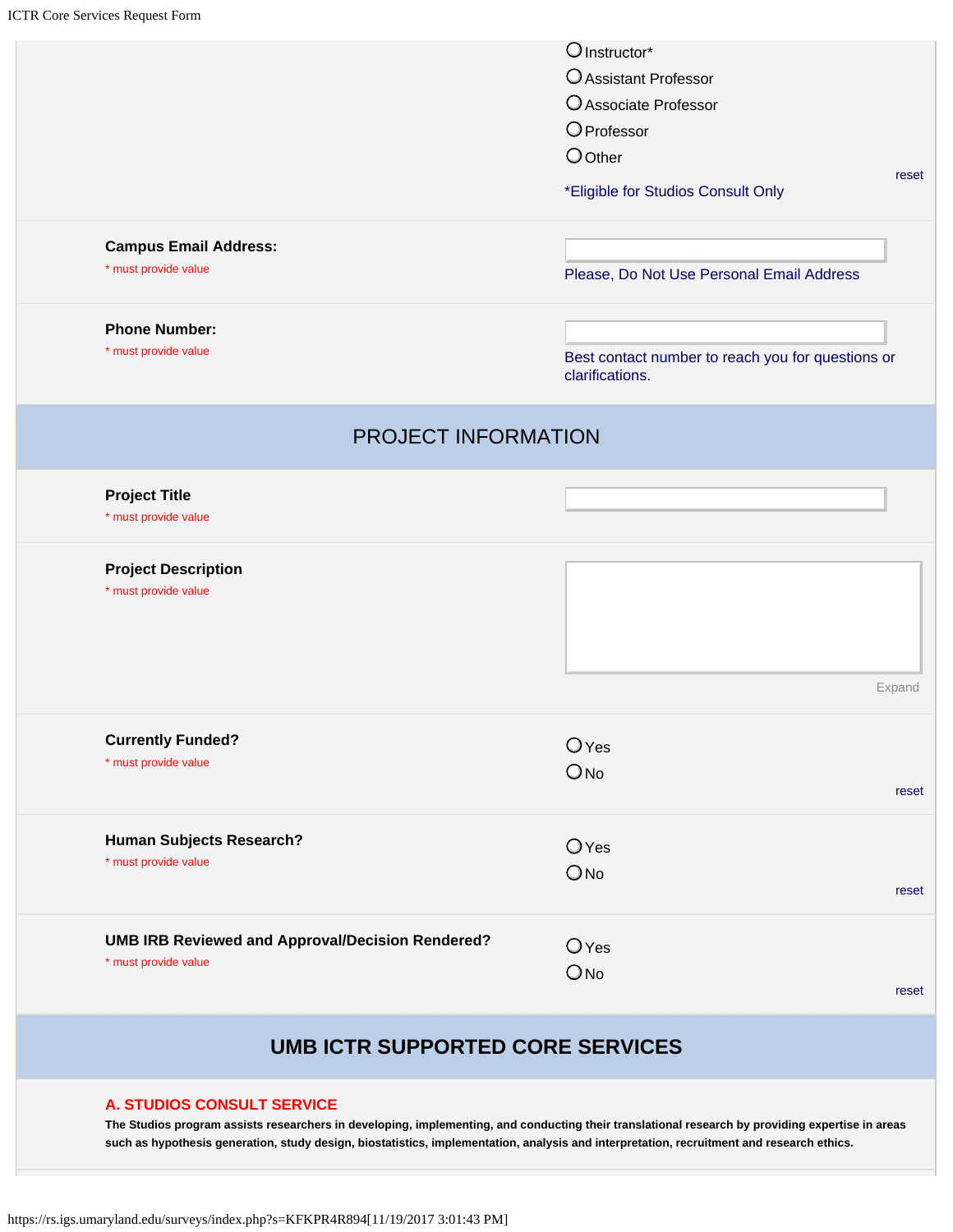| If you would like an ICTR Studios Consult, please select the<br>format(s) desired (check all that apply):                                    | Hypothesis Generation<br>$\Box$ Study Design<br>$\Box$ Grant Review<br>$\Box$ Study Implementation<br>$\Box$ Analysis and Interpretation<br>Manuscript Review<br>$\Box$ Translation<br>$\Box$ Other                                                                                                                                                                                |
|----------------------------------------------------------------------------------------------------------------------------------------------|------------------------------------------------------------------------------------------------------------------------------------------------------------------------------------------------------------------------------------------------------------------------------------------------------------------------------------------------------------------------------------|
| <b>B. BIOSTATISTICS CORE SERVICES</b>                                                                                                        |                                                                                                                                                                                                                                                                                                                                                                                    |
| If you are requesting ICTR Biostatistical services, please<br>select from list (check all that apply):                                       | □ Formulation of Research Question<br>□ Study Design<br>Sample Size Calculation/Power Analysis<br>□ Data Collection/Preparing Data for Analysis<br>$\Box$ Data Analysis<br>Interpretation of Results<br>Reports and Publications<br>Statistical Bioinformatics<br>Reports and Publications<br>Access to Data from Outside Sources (e.g., CMS,<br>DHMH, UMBC, etc.)<br>$\Box$ Other |
| <b>C. INFORMATICS CORE SERVICES</b>                                                                                                          |                                                                                                                                                                                                                                                                                                                                                                                    |
| If you are requesting ICTR Informatics services, please<br>select from list (check all that apply):                                          | Access to UMMS Clinical Data<br>□ Developing a REDCap Database and Survey<br><b>Tools</b><br>□ Developing a Qualtrics Survey Tool<br>□ Obtaining Data from Outside Sources<br>□ Clean Data and Prepare for Analysis<br>Quality Assurance/Control Plan<br>$\Box$ Other                                                                                                              |
| <b>D. COMMUNITY ENGAGEMENT CORE SERVICES</b>                                                                                                 |                                                                                                                                                                                                                                                                                                                                                                                    |
| If you are requesting ICTR Community or Participant<br>Engagement resources or expertise, please select from list<br>(check all that apply): | □ Creating a Focus Group and Interpreting Focus<br><b>Group Results</b><br>□ Developing Participant Instruction Videos<br>Assembling an Advisory Board                                                                                                                                                                                                                             |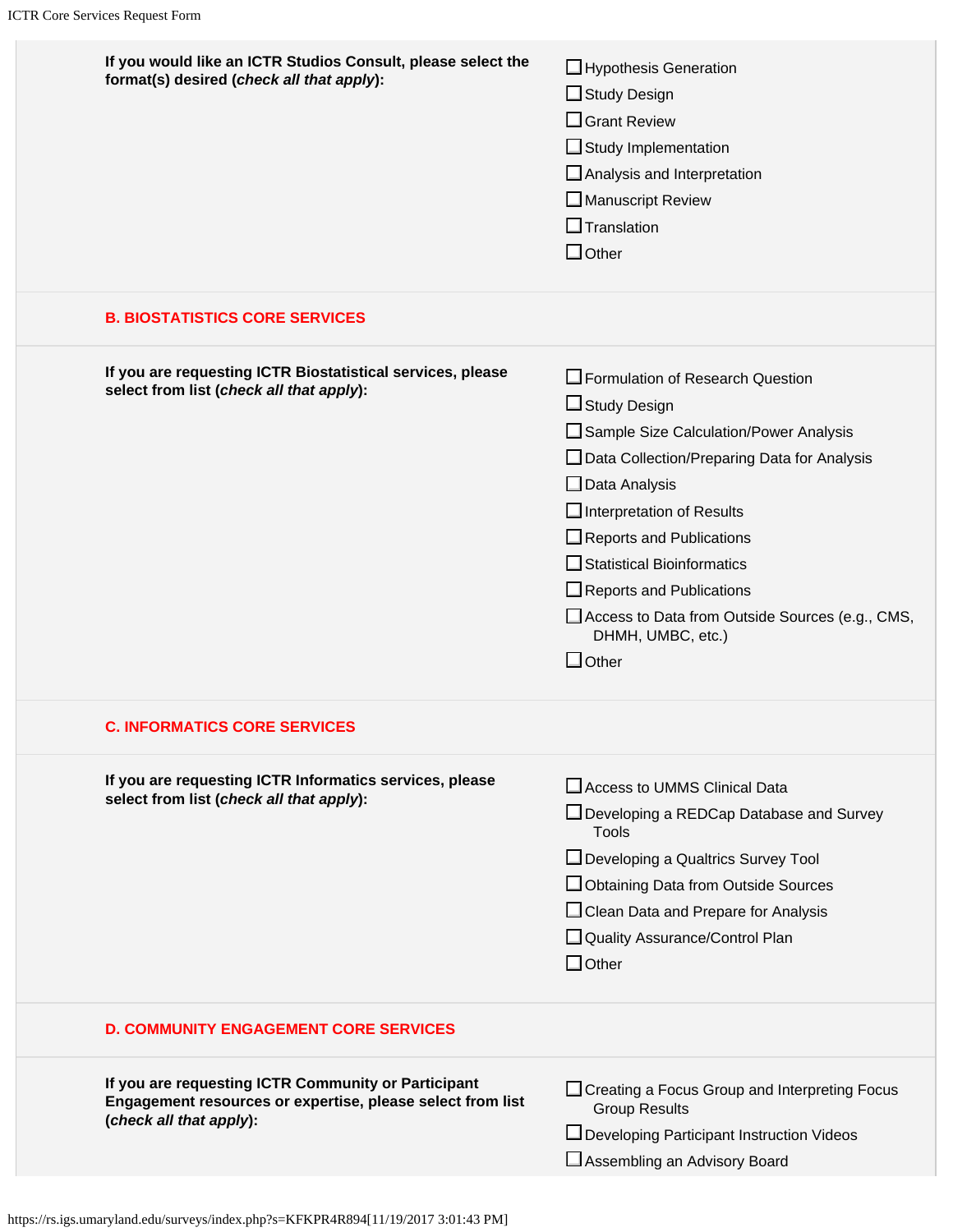|                                                                                                                                                                                                                                                         |                                                                                                                                                                                                                                                                                                                                                                                                                                                                                                                         | $\Box$ Citizen Scientist<br>Research Van for Community Outreach or Study<br>$\Box$ Other                                                                                                                                                                                                                    |  |  |
|---------------------------------------------------------------------------------------------------------------------------------------------------------------------------------------------------------------------------------------------------------|-------------------------------------------------------------------------------------------------------------------------------------------------------------------------------------------------------------------------------------------------------------------------------------------------------------------------------------------------------------------------------------------------------------------------------------------------------------------------------------------------------------------------|-------------------------------------------------------------------------------------------------------------------------------------------------------------------------------------------------------------------------------------------------------------------------------------------------------------|--|--|
| For Clinical Research Resources Or Other UMB Core Services Requests, Please See Voucher Program Below.                                                                                                                                                  |                                                                                                                                                                                                                                                                                                                                                                                                                                                                                                                         |                                                                                                                                                                                                                                                                                                             |  |  |
| <b>UMB ICTR VOUCHER PROGRAM</b>                                                                                                                                                                                                                         |                                                                                                                                                                                                                                                                                                                                                                                                                                                                                                                         |                                                                                                                                                                                                                                                                                                             |  |  |
|                                                                                                                                                                                                                                                         | In addition to ICTR supported core services, ICTR provides vouchers for other UMB campus core services. The<br>UMB ICTR Voucher Program is open to all UMB faculty. Priority will be given to IRB-approved ATIP grants, K<br>awards, and all funded, externally peer-reviewed, clinical and translational research needing to defray the cost of<br>UMB core services. Other UMB faculty requesting support for generation of preliminary data may also apply. For<br>more information, visit UMB ICTR Voucher Program. |                                                                                                                                                                                                                                                                                                             |  |  |
|                                                                                                                                                                                                                                                         | <b>A. CLINICAL RESEARCH SERVICES</b>                                                                                                                                                                                                                                                                                                                                                                                                                                                                                    |                                                                                                                                                                                                                                                                                                             |  |  |
|                                                                                                                                                                                                                                                         | If you are requesting ICTR Voucher support for Clinical<br>Research Resources, please select from list (check all that<br>apply):                                                                                                                                                                                                                                                                                                                                                                                       | □ Inpatient Facility for Data Collection<br>□ OutPatient Facility for Data Collection<br>24-Hour Nursing Care<br>□ Phlebotomy and/or Specimen Processing<br>$\Box$ Participant Teaching<br>Investigational Drug Administration<br>□ Special Testing/Procedures<br>Research Subject Advocate<br>$\Box$ Other |  |  |
|                                                                                                                                                                                                                                                         | <b>B. UMB CORE SERVICES</b>                                                                                                                                                                                                                                                                                                                                                                                                                                                                                             |                                                                                                                                                                                                                                                                                                             |  |  |
|                                                                                                                                                                                                                                                         | If you are requesting ICTR Voucher support for other UMB<br>Core services, please list services here:<br>The Center for Innovative Biomedical Research (CIBR) has<br>an extensive list of UMB Core services available across the<br>campus.                                                                                                                                                                                                                                                                             | Expand                                                                                                                                                                                                                                                                                                      |  |  |
| Please review your request for completeness prior to submitting. If you need to return later to complete your<br>request, select the "Save & Return Later" option. You will be provided a "Return Code". Be sure to have this handy<br>when you return. |                                                                                                                                                                                                                                                                                                                                                                                                                                                                                                                         |                                                                                                                                                                                                                                                                                                             |  |  |
|                                                                                                                                                                                                                                                         | <b>Submit</b><br>Save & Return Later                                                                                                                                                                                                                                                                                                                                                                                                                                                                                    |                                                                                                                                                                                                                                                                                                             |  |  |